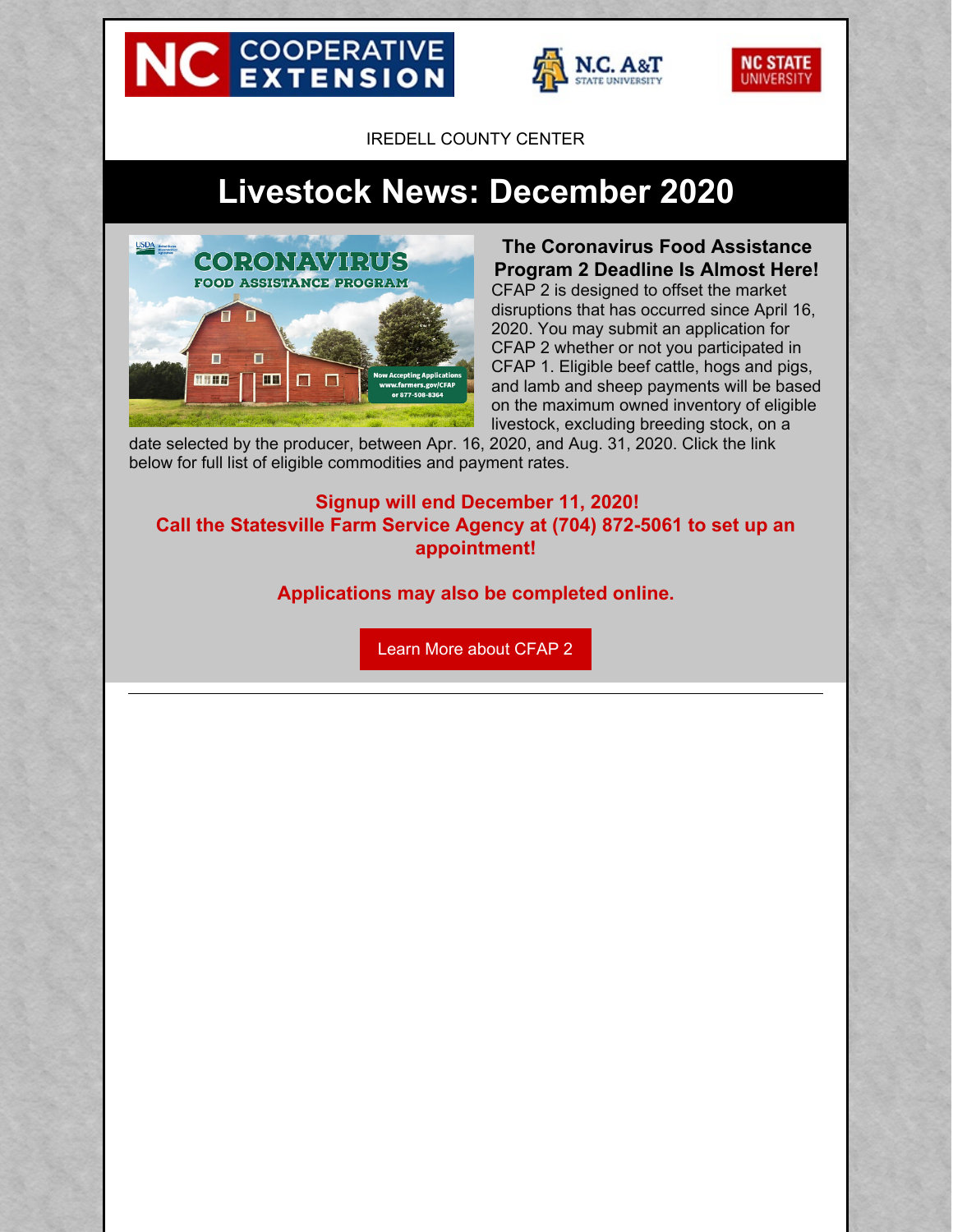# **BACKYARD POULTRY: LUNCH N LEARN**

Breeds & Brooding: December 1st **Nutrition & Housing: December 8th** NC Egg/ Processing Laws: December 15th Health & Diseases: December 22nd

**JOIN US FOR THE...** 

Use the link below to register:

https://go.ncsu.edu/backyardpoultry2020

NC STATE UNIVERSITY AN NC A&T STATE UNIVERSITY ARE COLLECTIVELY COMMITTED TO POSITIVE ACTION TO SECURE EQUAL<br>PPORTIUNTY AND PROHIBIT DISCRIMINATION AND HARASSMENT REGARDLESS OF AGE, COLOR, DISABILITY, FAMILY AND MARITAL<br>ST IC STATE UNIVERSITY AN NC A&T STATE UNIVERSITY ARE CONTINITY AND PROHIBIT DISCRIMINATION AND HARASSMI<br>FORTUNITY AND PROHIBIT DISCRIMINATION AND HARASSMI<br>EGNANCY), SEXUAL ORIENTATION AND VETERAN STATUS.<br>VERNMENTS COOPERATIN OR MACKENZIE HALL@NCSU.EDU AT LEAST 14 DAYS PRIOR TO THE EVE





#### **NC AgVentures Grants Closing December 18th!**

NC AgVentures is an Extension program that provides grants to North Carolina independent family farms for new and innovative agricultural project ideas which will increase farm profits. This is a great opportunity for any producer who is thinking of diversifying, improving, or expanding their operation.

More [Information](https://agventures.ces.ncsu.edu/register-for-an-application-information-workshop/)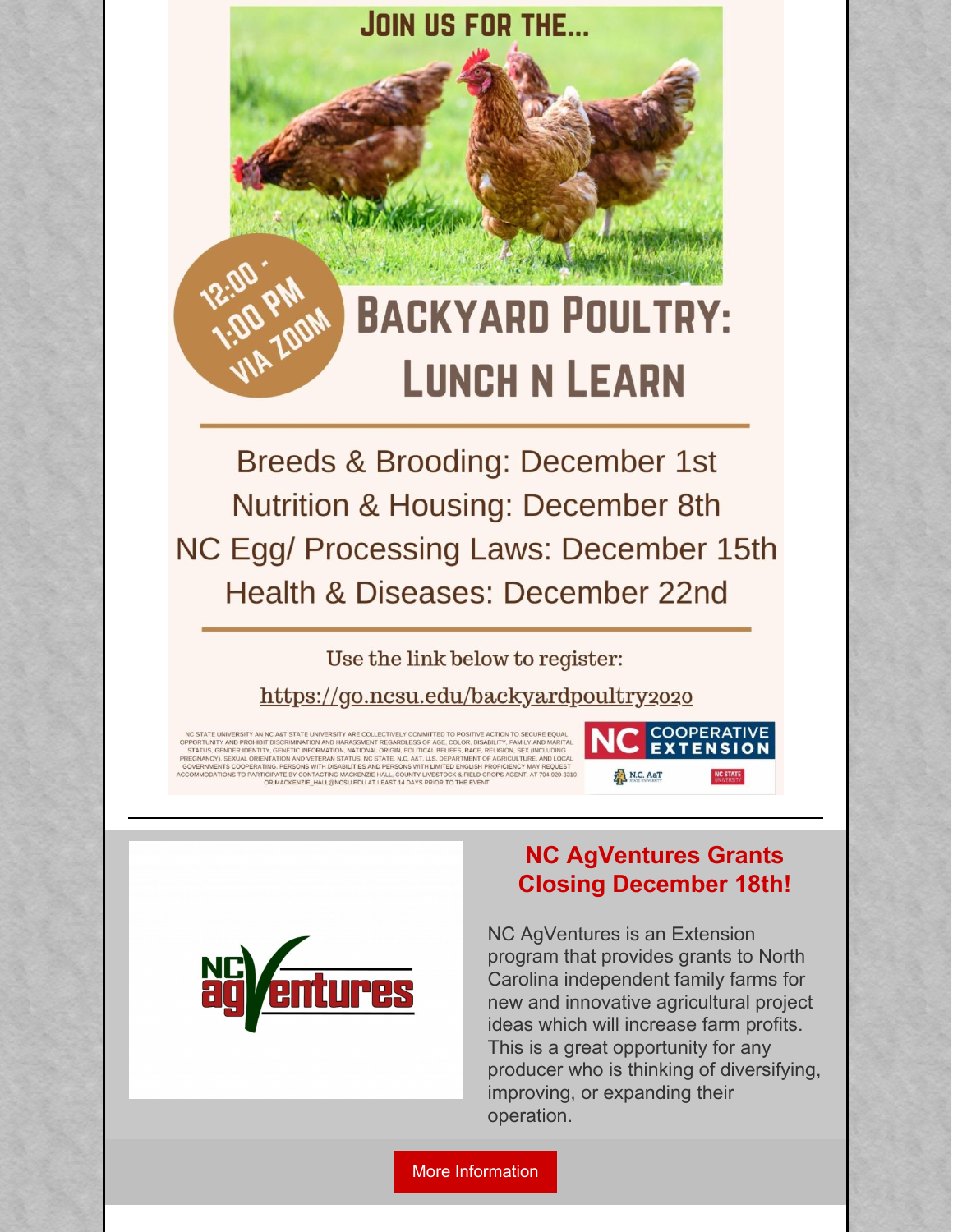# **Take a look at this video about our new Small Ruminant Handling Facility Available for Rent!**

Thanks to the Farm Credit Corporate Mission Fund for this grant opportunity!

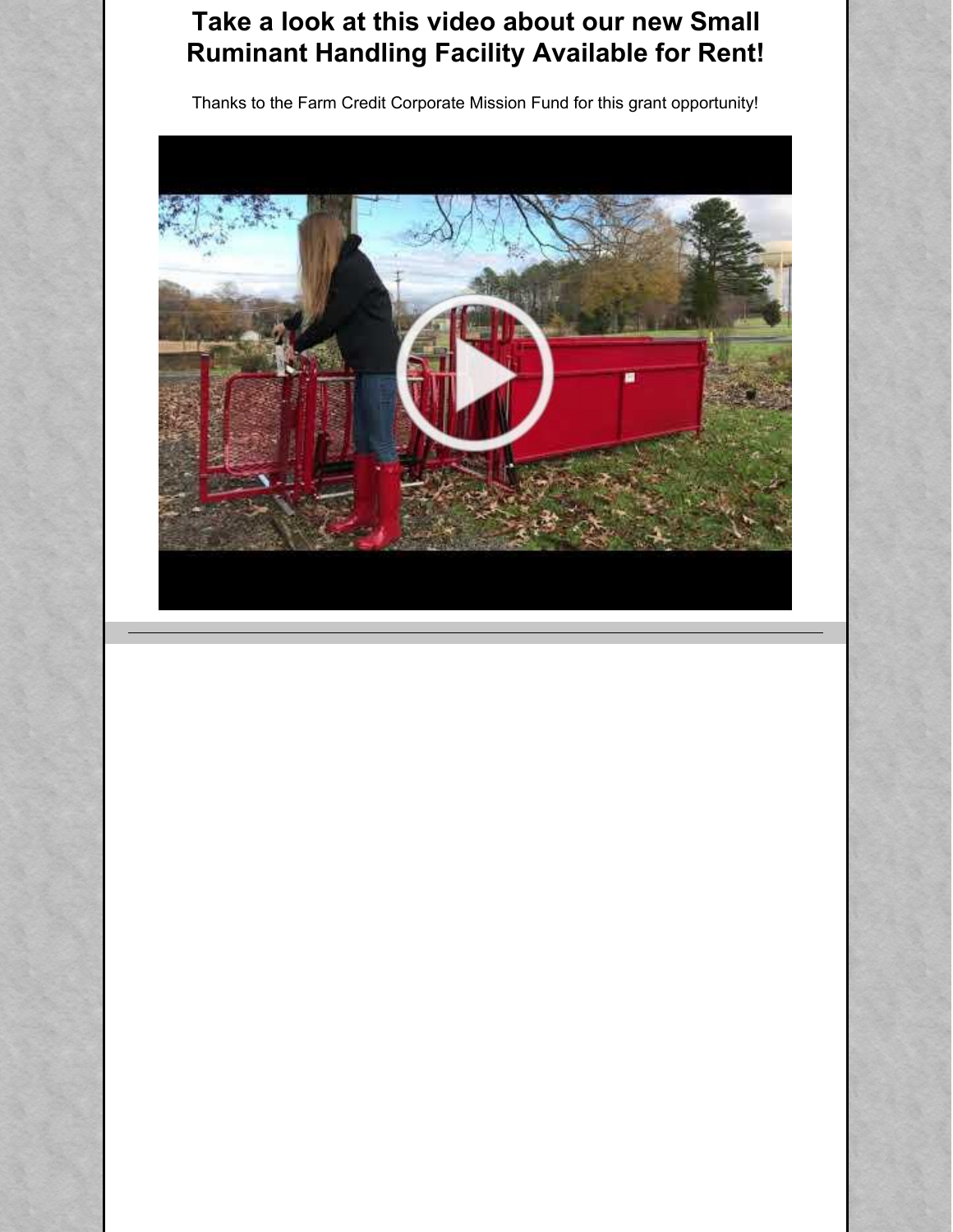



**ANC. A&T** 

# **Have You Herd?**

**Livestock Meetings** 

oom platform 8:00 PM

#### **Topics:**

September 15, 2020- How to Utilize Winter Annual Forages in Your Beef Herd October 20, 2020- Grazing Management November 17, 2020 Beef Cattle Efficiency<br>
December 15, 2020 Cattle Magic Lings<br>
January 7, 2021 - Area Beef Conference February 16, 2021- BQA Chute Side Demo

#### Register online: go.ncsu.edu/haveyouherd

N.C. Cooperative Extension prohibits discrimination and harassment regardless of age, color, disability, family and marital status, gender identity, national origin, political beliefs, race, religion, sex (including pregn of Agriculture and local governments cooperating.

Click Here To Go To [Registration](http://go.ncsu.edu/haveyouherd)

**\*After completing your registration, you should receive an email confirmation. Please call or email Laura [Elmore](mailto:laelmore@ncsu.edu) with any questions.**

# **Iredell County is Live!**

The Visit NC Farms App connects the dots in communities across North Carolina. Using cell phone technology, residents and visitors can find farms closest to them with products and activities that interest them. Visitors can use the app to explore farms, farmers markets and local restaurants that are off the beaten path and